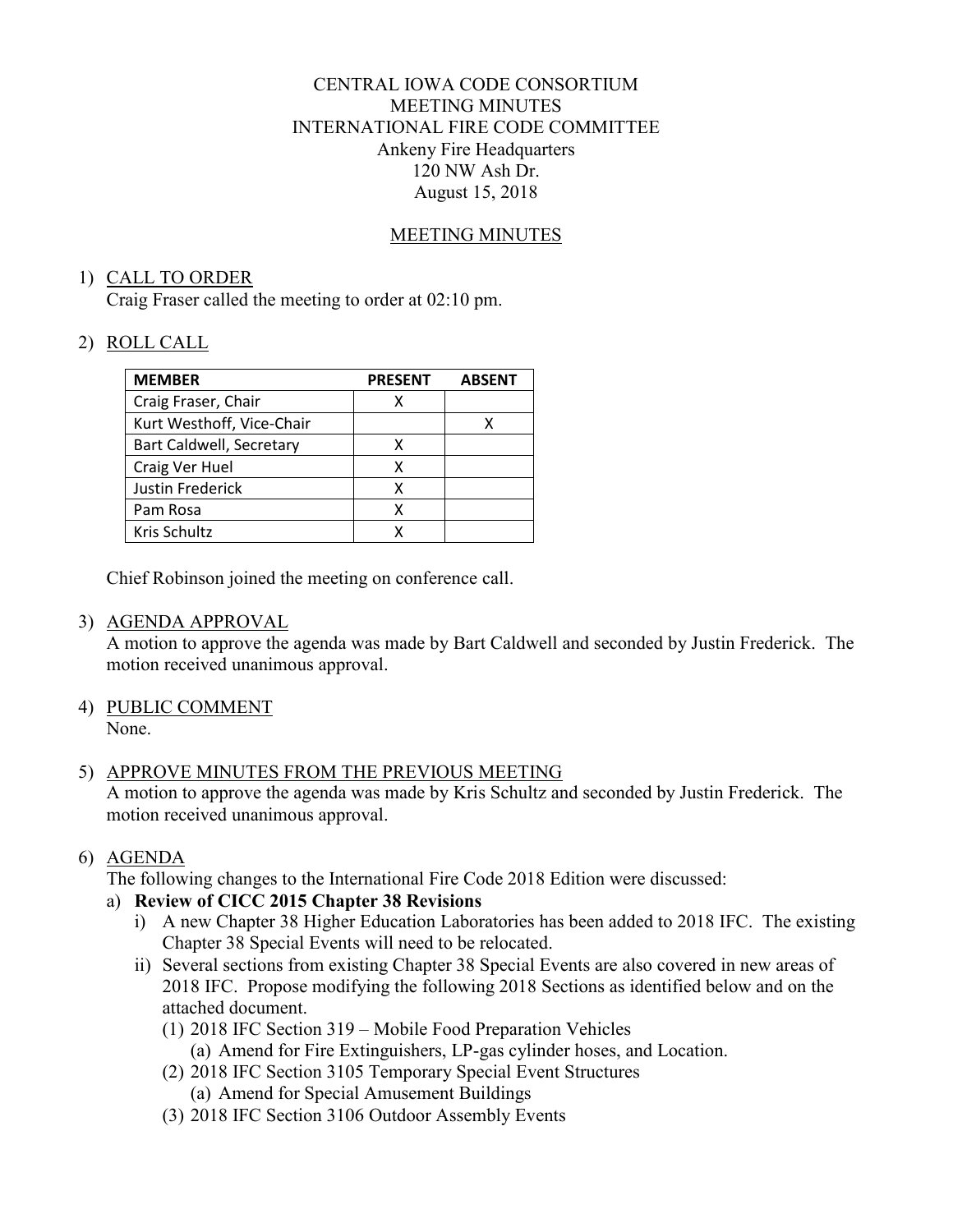- (a) Amend to include permit requirements, exit requirements, LP-gas, and temporary water stations.
- (4) 2018 IFC Section 3107 Operational Requirements
	- (a) Amend to include requirements for concession stands, food booths, and retail booths.
- (5) Add Section 3108 Mazes and 3109 Temporary Use Within Covered Mall Buildings
- (6) 2018 IFC Appendix N Indoor Trade Shows and Exhibitions
	- (a) Propose to rename to Special Events and merge remainder of 2015 Chapter 38 into the Appendix.
- iii) Craig Fraiser made motion to accept changes as identified above. Craig Ver Huel seconded. All present approved.
- b) **Review and discuss past changes left open for discussion** 
	- i) Justin noted that previous 2015 amendments 606.12.5 and 901.4.6.1 conflict with new 2018 paragraphs. Committee recommends moving to 605.12.4 and 901.4.6.5, respectively.
	- ii) Committee recommends moving previous 2015 amendments 604.8 Shutdown of Emergency and Standby Power Systems and 604.9 Emergency Generator Signage be relocated to 1203.7 and 1203.8.
	- iii) Justin noted a conflict of proposed 1107 CSST with previous Fuel Fired Appliances amendment. Committee recommends moving to 1107.2 and 1107.3.
	- iv) Justin motioned to accept changes identified above. Craig Fraiser seconded. All present approved.
- c) **Discuss any new provisions and recommendations for 2018 IFC** 
	- i) None

# 1) OTHER BUSINESS

a) None

# 2) UPCOMING MEETINGS

No additional meetings required at this time. Craig Fraiser will schedule a meeting if additional proposals are received.

# 3) ADJOURNMENT

A motion to adjourn was made by Craig Fraiser and seconded by Craig Ver Huel. The motion received unanimous approval at 02:35 pm.

Minutes prepared and submitted by Bart Caldwell, Secretary Posted at www.capitalcrossroadsvision.com/central-iowa-code-consortium.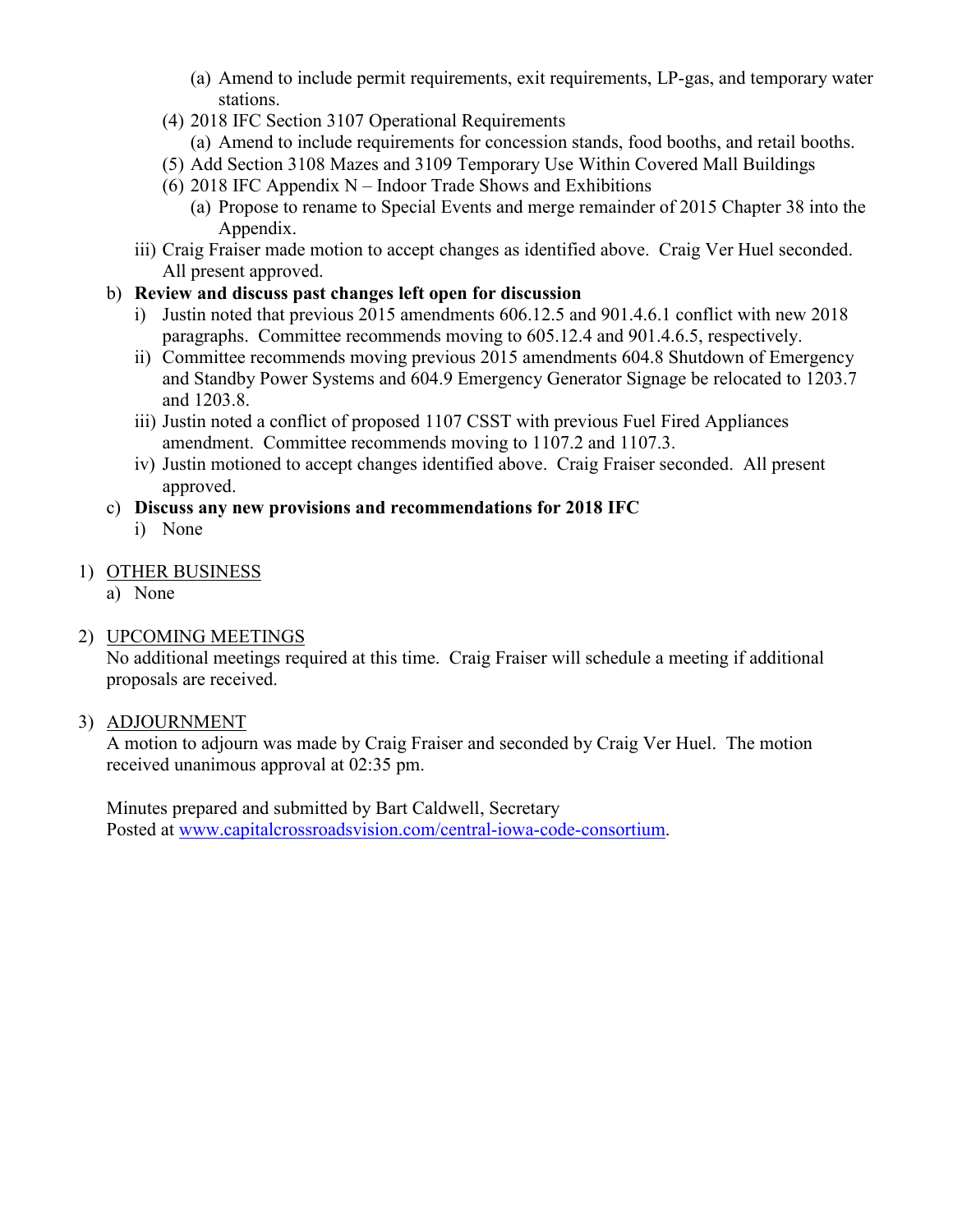**319.4.2.1 Fire extinguishers**. Portable fire extinguishers shall be provided within a 30-foot (9144 mm) travel distance of commercial-type cooking equipment. An approved 2A:20B:C rated dry chemical fire extinguisher shall be provided within 30 feet (9144 mm) of any commercial cooking equipment. Additionally, cooking equipment involving solid fuels or vegetable or animal oils and fats shall be protected by a Class K rated portable extinguisher in accordance with Section 904.12.5.1 or 904.12.5.2, as applicable.

**319.8.6 LP-gas cylinder hoses.** Hoses shall be designed for a working pressure of 350 psig (2413 kPa) with a safety factor of 5 to 1 and shall be continuously marked with LP-GAS, PROPANE, 350 PSI WORKING PRESSURE, and the manufacturer's name or trademark. Hose assemblies, after the application of couplings, shall have a design capability of 700 psig (4826 kPa). Hose assemblies shall be leak tested at the time of installation at not less the operating pressure of the system in which they are installed.

**319.11 Location.** Mobile food vehicles shall not be located within 20 feet (6096 mm) of buildings, tents, canopies or membrane structures.

### Add definition for Maze

**3105.1.1 General.** [B] Special amusement buildings shall be in accordance with this section and Section 411 of the International Building Code.

**Exception:** Amusement buildings or portions thereof, which are without walls or a roof and are constructed to prevent the accumulation of smoke.

**3105.1.2 Temporary special amusement buildings.** Where the special amusement building is temporary, the sprinkler water supply shall be of an approved temporary means. The sprinkler piping shall be connected to a temporary water supply having sufficient capacity (flow and pressure) to supply residential or standard quick spray response sprinkler heads at a minimum design density of 0.15 gpm (.57 LPM) per square foot of protected floor area. The design shall be based on flowing the six most hydraulically remote sprinkler heads. Should the temporary amusement building contain less than six heads, the design shall assume that all heads are flowing simultaneously.

The temporary water supply may be connected to a domestic water line, a fire line, or temporary on-site storage tank as long as the minimum design densities are met. An indicating type control valve shall be installed in an accessible location between the sprinkler system and the connection to the water supply.

**3105.10 Use of combustible decorative materials.** Use of combustible decorative materials shall be in accordance with Chapter 8.

**3105.11 Assistance.** Adult monitors with flashlights shall be available to provide assistance in the event someone becomes lost or disoriented. One adult monitor shall be provided for every 60 persons.

**3106.2.1.1 Site plans.** A detailed site plan shall be submitted to the fire code official with each permit application for approval.

**3106.2.2 Outdoor events:** The permit application and site plan shall be submitted a minimum of 30 business days prior to the event. Site plans shall include, but not be limited to:

- 1. The means of egress.
- 2. Location and width of exits and aisles.
- 3. Location of exit signs.
- 4. Location of fencing or means used to confine attendees.
- 5. Total square footage of enclosed space.
- 6. Location and arrangement of all tents, booths or cooking equipment.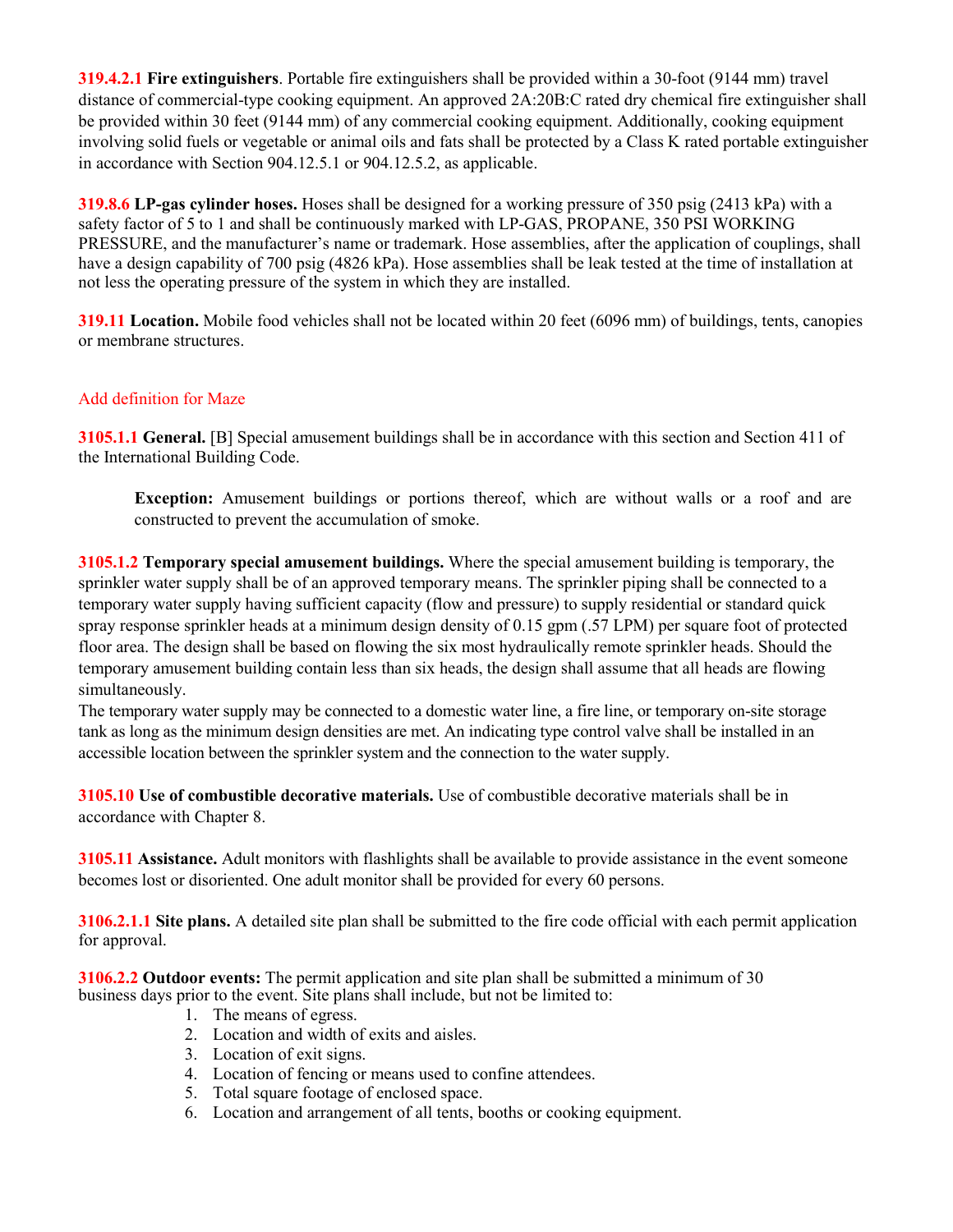- 7. Locations of fire apparatus access roads.
- 8. Location of fire protection equipment.
- 9. Type and location of heating and electrical equipment where applicable.
- 10. Location of temporary staffed water stations and permanent water fountains.

**3106.2.3 Mazes.** The permit application and site plan shall be submitted a minimum of 30 business days prior to the event. Site plans shall include, but not be limited to:

- 1. Means of egress.
- 2. Location and width of exits and aisles.
- 3. Location of exit signs.
- 4. Total square footage of space.
- 5. Location and arrangement of all booths and cooking equipment.
- 6. Location of all fire protection equipment.
- 7. Location of means to confine attendees.
- 8. Locations of *fire apparatus access roads.*
- 9. Type and location of heating and electrical equipment where applicable.
- 10. Locations of structures.

At time of permit application, the event coordinator shall submit a letter from the property owner authorizing the use of the site, the address of the site, dates and hours of operation and names and 24-hour phone numbers of at least two principals.

**3106.3.1** Exits shall comply with Chapter 10 and be as remote from each other as practical and shall be provided as follows:

| <b>Occupant Load</b>        | <b>Minimum Number of Exits</b>     |
|-----------------------------|------------------------------------|
| 1 to 500                    |                                    |
| 501 to 1,000                | 3                                  |
| 1,001 or $1,500$            |                                    |
| Each additional 500 persons | 36 additional inches of exit width |

**3106.3.3 Width.** The aggregate clear width of exits shall be a minimum of 36 inches wide (914mm) for each 500 persons to be accommodated.

**3106.3.4 Signs.** Exits shall be identified with signs that read "EXIT". The signs shall be weather-resistant with lettering on a contrasting background. The lettering shall be of sufficient height and brush stroke to be immediately visible from 75 feet (22,860mm). Placement of the exit signs shall be approved by the fire code official.

**Add following language to 3106.5.3** and NFPA 58.

**3106.5.3.1 Maximum number and quantity.** A maximum of a total aggregate water capacity of 50 gallons (95L) of LP-gas is permitted at one concession stand or booth used for cooking.

**3106.5.3.2 LP-gas high-pressure cylinder hoses**. Hoses shall be designed for a working pressure of 350 PSIG (2413 kPa) with a safety factor of 5 to 1 and shall be continuously marked with LP-GAS, PROPANE, 350 PSI(2413 kPa) WORKING PRESSURE, and the manufacturer's name or trademark. Hose assemblies, after the application of couplings, shall have a design capability of 700 PSIG (4826 kPa). Hose shall not exceed 12 feet (3638 mm) unless approved by the fire code official.

**3106.5.3.3 LP-gas low-pressure cylinder hoses.** Hoses with a working pressure of 5 psig shall be allowed when a fix regulator is set a 5 psi and is connected directly to the LP GAS cylinder. The hose shall not exceed 12 feet (3658 mm) unless approved by the fire code official.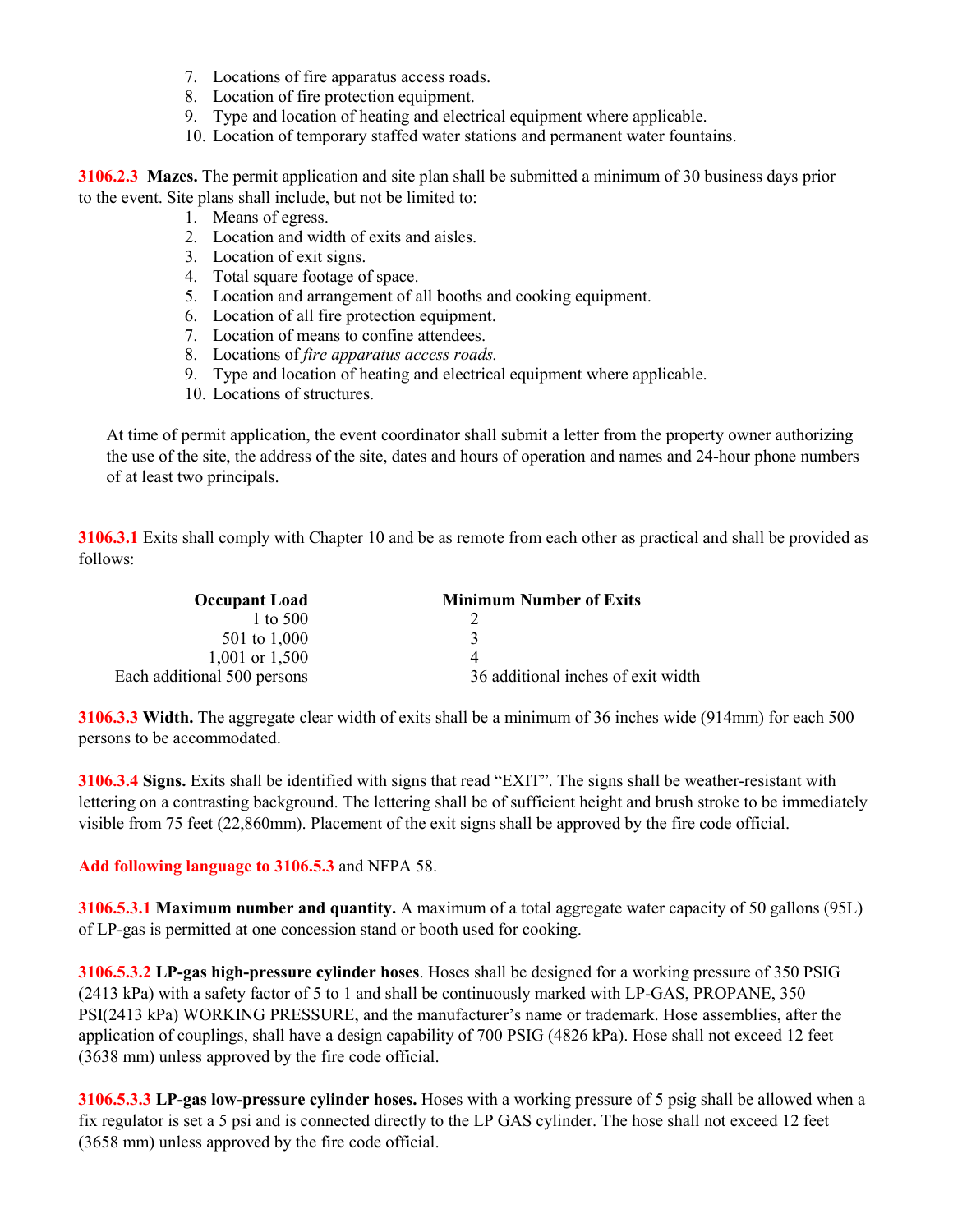**3106.5.3.4 Storage of containers.** Containers shall be stored in accordance with Chapter 61.

#### **3106.7 Temporary water stations.**

When outdoor temperatures are expected to exceed  $90^{\circ}F(35^{\circ}C)$ , the event sponsor shall provide and maintain a minimum of one staffed water station for each 1,000-projected attendance. The water station shall include adequate water supply, cups, and a means for rapid replenishing of exhausted water. Each water station shall be located as far apart as practicable to allow ease of access for event attendees.

### **3107.20 Concession stands, food booths, and retail booths.**

**3107.20.1 General.** Concession stands, food booths and retail booths shall be in accordance with Section 3805.4.

**3107.20.2 Distances.** A minimum of 20 feet (6096mm) shall be provided between every 150 linear feet (45,720mm) of booth space. A minimum of 30 feet (9144mm) shall be provided between booths used for cooking and the vehicles, generators, or any other internal combustion engines. A minimum of 30 feet (9144 mm) shall be provided between booths used for cooking and amusement rides or devices.

### **3107.21 Cooking appliances or devices.**

**3107.21.1 Public isolation.** Cooking appliances or devices shall be isolated from the public by not less than 4 feet (1219 mm) or by a non-combustible 3-sided barrier between the equipment and devices and the public.

### **3107.21.2** The following:

- 1. A noncombustible lid shall be immediately available. The lid shall be of sufficient size to cover the cooking well completely.
- 2. The cooking surface shall not exceed 288 square inches (18,580mm).
- 3. The equipment shall be placed on a noncombustible surface.
- 4. The equipment shall be separated from each other by a horizontal distance of not less than 2 feet (609mm).

### **3108 MAZES.**

**3108.1 General.** Mazes including, but not limited to corn stalk or hedge mazes, shall be in accordance with Section 3808.

**3108.1.2 Safe refuge areas.** Safe refuge areas shall be established outside of the maze or building and structure, and shall not be closer than 50 feet (15240mm).

**3108.1.3 Paths.** Paths throughout the maze shall be a minimum of 36 inches (914mm) in width and shall be clear and unobstructed width.

**3108.1.4 Separation.** A minimum of 20 feet (6096mm) shall be provided between mazes and buildings and structures. The 20-foot (6096mm) clearance shall be free from vegetation and obstructions. **3108.1.5 Means of egress.** Each exit shall be a minimum of 6 feet (1828mm) wide.

**3108.1.5.1 Travel distance.** The maximum travel distance to reach an exit access shall not exceed 75 feet (22,860mm). The travel distance shall be determined by using the maze path.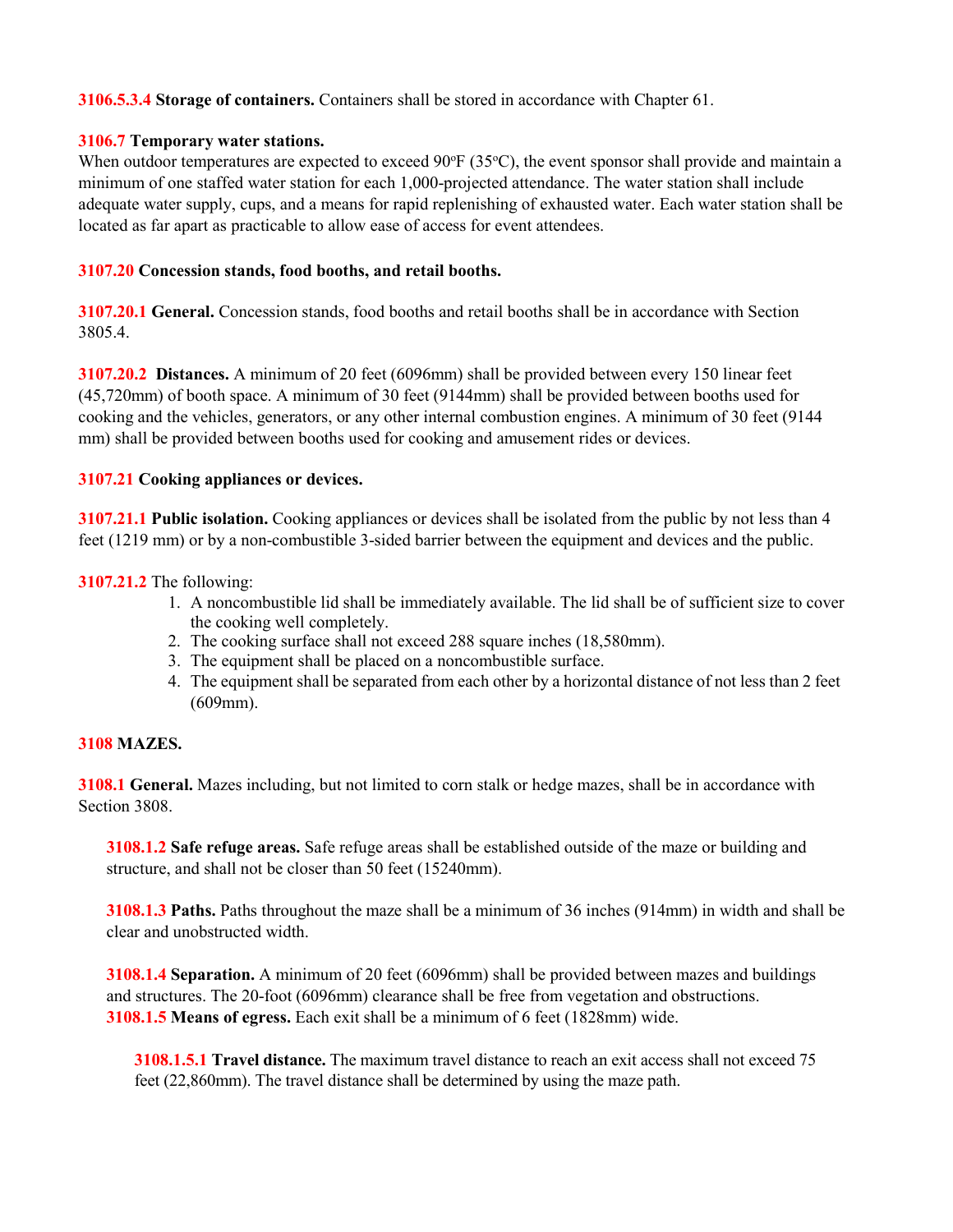**3108.1.5.2 Number.** The travel distance required to reach an exit access shall determine the number of exits required. Locking devices shall remain unlocked on exits when the maze is occupied.

**3108.1.5.3 Exit signs.** Exit signs shall be provided next to or above each exit. The lettering shall be a minimum of 12 inches (305mm) high with 2-inch (51mm) brushstroke. The signs shall read EXIT with lettering in a color contrasting to the sign's background.

**3108.1.6 Event plans.** The following plans shall be submitted to the fire code official.

**3108.1.6.1 General fire safety plan.** The plan shall include, but not be limited to procedures that shall be used to prevent over-drying of vegetation throughout the site, documentation of decorative materials flameretardancy, the maximum number of attendees.

**3108.1.6.2 Security plan.** The plan shall document who shall provide security (e.g., off-duty police officers, sheriff's posse, employees). All security personnel shall be provided with a 2-way radio and flashlight.

**3108.1.6.3 Evacuation plans.** The plan shall document the responsibilities of all on-site employees. The plan shall also document how attendees will be evacuated, and where they will be evacuated.

**3108.1.6.4 Maze rules.** Maze rules shall be posted at maze entrance.

**3108.1.7 Employee responsibilities.** Each employee shall be familiar with the evacuation plan and with fire extinguisher locations. Documentation of training shall be provided to the fire code official.

**3108.1.7.1 Guides.** An employee shall be responsible for guiding a group of not more than 14 attendees through the maze. Each employee shall be provided with a minimum of one flashlight and two-way radio. The employees shall be responsible for detecting and reporting fire or smoke to a competent person posted at the maze main entrance and begin evacuation procedures.

**3108.1.7.2 Main entrance employee.** Each maze shall be manned by an employee at the entrance. The employee shall be capable of communicating with the employees and shall be provided with a cellular telephone. When the main entrance employee receives a report of smoke, fire or injury, the employee shall immediately call 9-1-1.

**3108.1.8 Watering.** Corn stalk and hedge mazes shall be provided with sufficient water and at a frequency that prevents the vegetation from becoming dry or brittle. Failure to comply with this provision is an imminent hazard and the fire code official shall issue a stop order.

**3108.1.9 Buildings and structures.** When buildings and structures are intended to be occupied by attendees, the building and structure shall comply with Section 3807.

### **3109 TEMPORARY USE WITHIN COVERED MALL BUILDINGS**

**3109.1 General.** Temporary use of the common pedestrian area within a covered mall building for promotional, Group A, Group E, Group M or similar activities shall be in accordance with Section 3809.

#### **3109. 2 General requirements.**

**3109. 2 .1 Main aisle width.** Main aisles shall be a minimum of 10 feet (3048mm) in width or the minimum required means of egress width, whichever is greater, and shall be maintained in accordance with Chapter 10. Main aisles shall not be obstructed.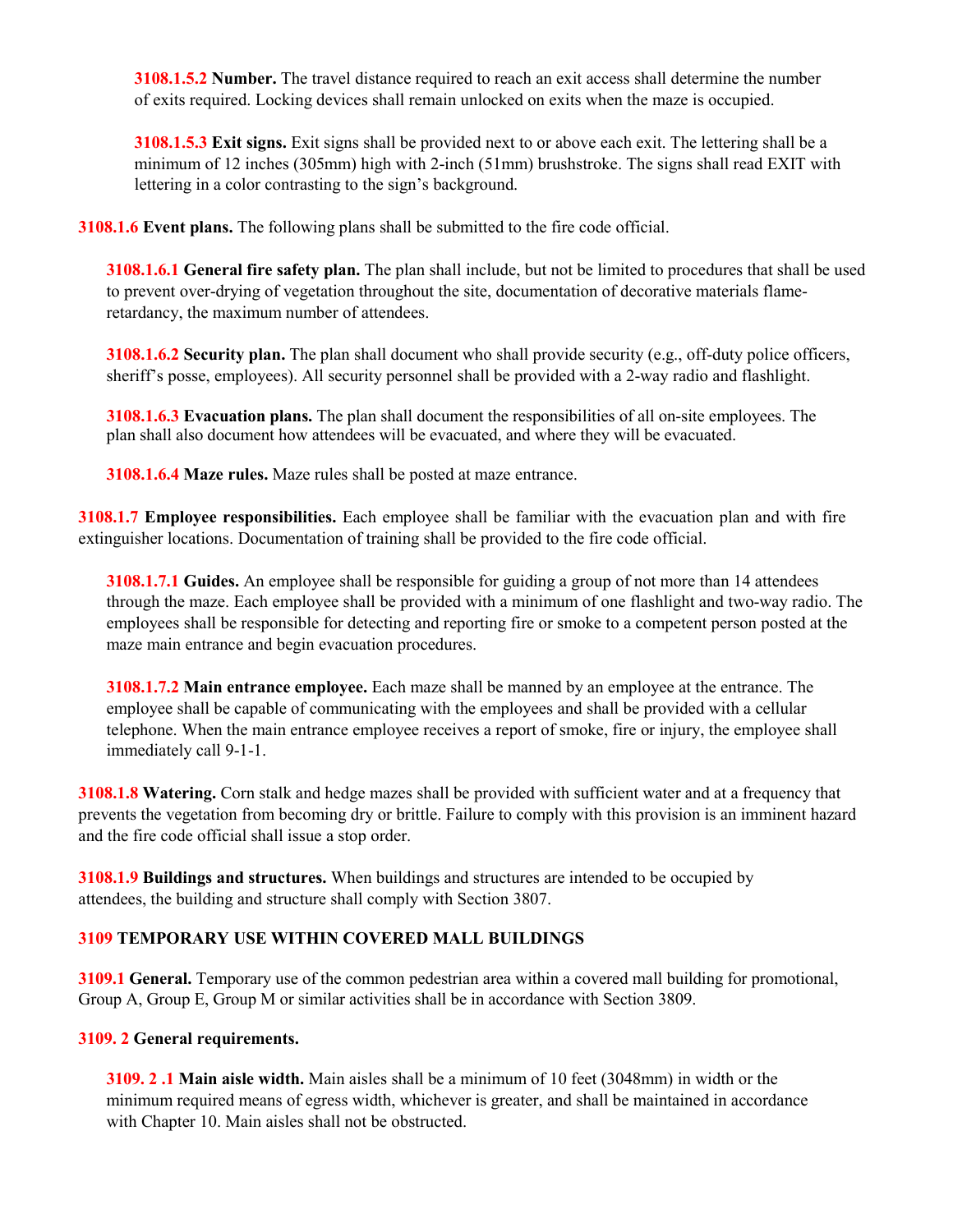**3109. 2 .2 Cross aisle width.** Cross aisles shall be a minimum of 15 feet (4572mm) in width or the required means of egress width, whichever is greater, and shall be maintained in accordance with Chapter 10.

**3109. 2 .3 Fueled equipment.** Liquid- or gas-fueled, or electric appliances, tools, apparatus, craft or vehicles shall be displayed in a mall in accordance with Section 314. LP-gas powered floor maintenance machines may be used when in accordance with Chapter 61.

**3109.3 Combustible decorative materials.** Combustible decorative materials shall be in accordance with Chapter 8.

**Rename appendix N – Special Events** 

### **Modify Scope of N101.1**

**N101.1 Scope.** Special events including trade shows and exhibitions, outdoor assembly events, outdoors mazes, special amusement buildings, and special scaffolding structures shall comply with this chapter and chapter 31. Mobile Food Preparation vehicles comply with this chapter and Section 319. Temporary indoor vehicle displays and vehicle competition or demonstrations shall comply with this chapter and Section 314.

**N102** 

**CROSS AISLES. EXHIBITS. FLAME EFFECT. MAIN AISLE. MAZE. OUTDOOR ASSEMBLY EVENT. TEMPORARY STRUCTURES. TRADE SHOWS OR EXHIBITIONS.** 

#### **N103.4 Access for firefighting and medical services.**

Approved vehicle access for firefighting and medical services shall be provided in accordance with Sections 503 and 512.

**N103.5 Fire protection equipment clearance.** 

Clearance around all fire protection equipment shall be in accordance with Section 901.4.6.

**N107.2.1 Combustible storage.** Combustible materials stored at special events shall be stored in approved locations and containers.

**3803.3 Crowd managers.** Crowd managers shall be provided where the fire code official determines that an indoor or outdoor gathering warrants crowd control. Crowd managers shall be in accordance with Section 403.3.

### **N104.3 Decorative materials and furnishings.**

Curtains, drapes and decorations including, but is not limited to drapes, signs, banners, acoustical materials, cotton, hay, fabric, paper, straw, moss, split bamboo, and wood chips shall be flame resistant as demonstrated by testing in accordance with NFPA 701, or provide documentation of flame retardancy. Field flame test shall be in accordance with Section 320. Materials that cannot be treated for flame retardancy shall not be used unless approved by the fire code official. This includes but is not limited to oilcloth, tarpaper, nylon, plastic cloth, and other plastic materials.

**N104.4 Fire extinguishers.** Fire extinguishers shall be in accordance with Section 906 and NFPA 10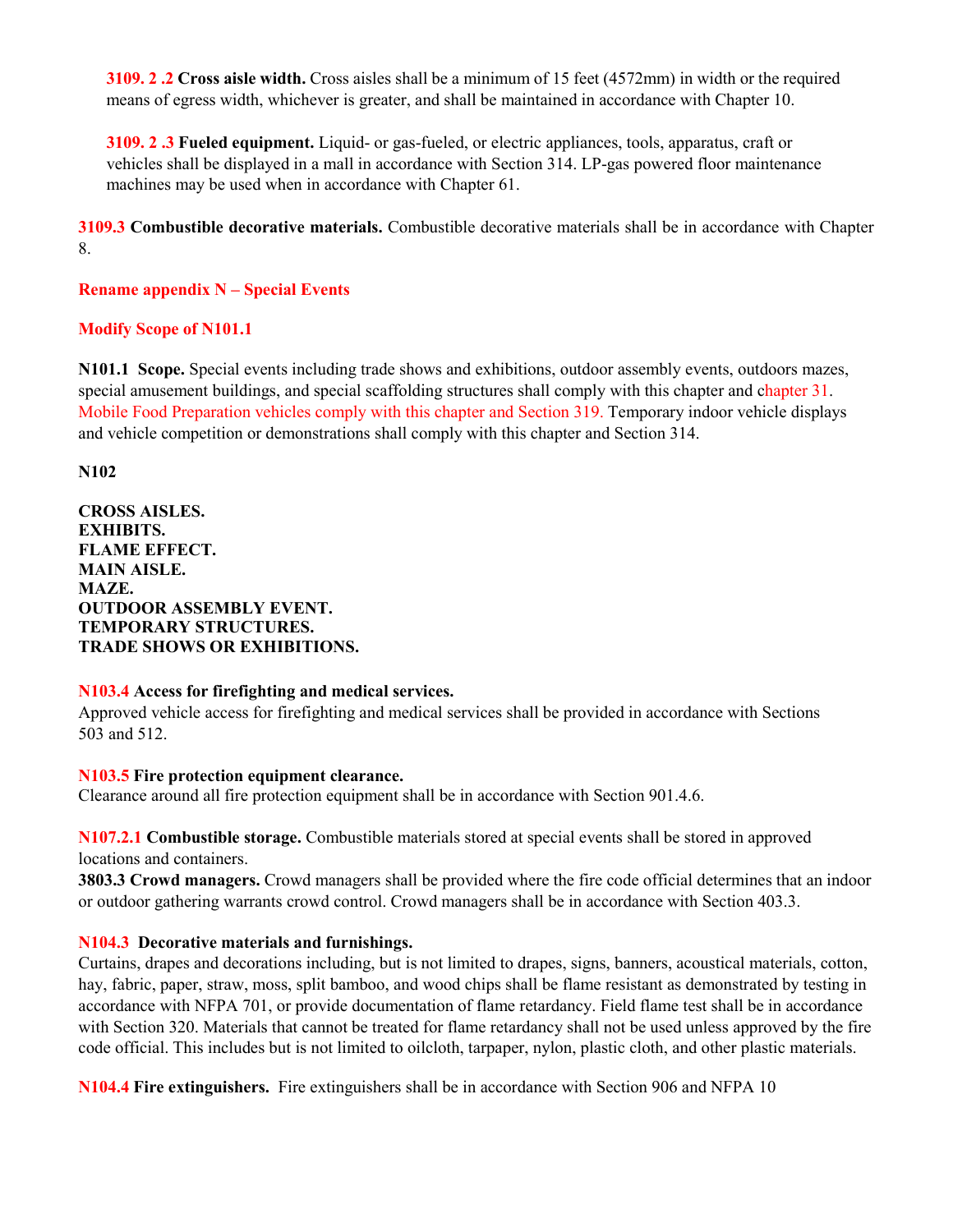**N107.1.2 Specific prohibitions.** The following hazardous materials shall not be stored, handled or used in trade shows and exhibitions:

- 1. Division 1.1, 1.2, 1.3, and 1.5 explosives as classified by the U.S. Department of Transportation.
- 2. Detonable, Class I and Class II organic peroxides.
- 3. Class I-A flammable liquids.
- 4. Class 4 and Class 3 oxidizers.
- 5. Class 4 and Class 3 (unstable) reactive materials.
- 6. Class 3 water-reactive materials.
- 7. Pyrophoric materials.
- 8. Highly toxic materials
- 9. Toxic gases.

10. Fueling or defueling of flammable or combustible that are stored or used as liquids, cryogenics or compressed gases.

**N107.2.1 Quantity.** Combustible materials shall be limited to a one-day supply

**N107.2.3 Location.** Storage of combustible materials behind exhibits, booths, or tents is prohibited. Combustible materials, including but not limited to wood crates, paper and cardboard boxes, shall be stored outside the building in an approved area or in a storeroom having a fire-resistance rating of at least one hour and protected by an approved automatic fire-extinguishing system

**N107.2.4 Housekeeping.** The special event area and related areas shall be kept free from combustible debris at all times.

**N107.2.4 Waste disposal.** Combustible debris shall not be accumulated at special events. Combustible debris, rubbish and waste material shall be removed from special events at the end of each shift of work. Combustible debris, rubbish and waste material shall not be disposed of by burning on the site unless approved.

**N107.5.6 LP-gas heaters.** Fuel supplies for liquefied-petroleum gas-fired heaters shall comply with Chapter 61 of the International Fire Code.

# **N107.6.1 Demonstration cooking and warming equipment or devices.**

**N107.6.2 Public Isolation.** Equipment and devices shall be isolated from the public by not less than 4 feet (1219 mm) or by a noncombustible 3-sided barrier between the equipment and devices and the public.

**N107.6.3 Protection.** Single-well cooking equipment using combustible oils or solids shall meet the following:

- 1. A noncombustible lid shall be immediately available. The lid shall be of sufficient size to cover the cooking well completely.
- 2. The cooking surface shall not exceed 288 square inches (1858 cm<sup>2</sup>).
- 3. The equipment shall be placed on a noncombustible surface.
- 4. The equipment shall be separated from each other by a horizontal distance of not less than 2 feet (609mm).

**N107.6.4** Cooking equipment shall be separated from combustible materials by a horizontal distance of at least 2 feet (609mm).

**N017.6.5 Butane.** Butane for cooking equipment shall be limited to one 10 oz cylinder and one spare in storage, of the same size, per appliance. Storage location shall be approved by the fire code official.